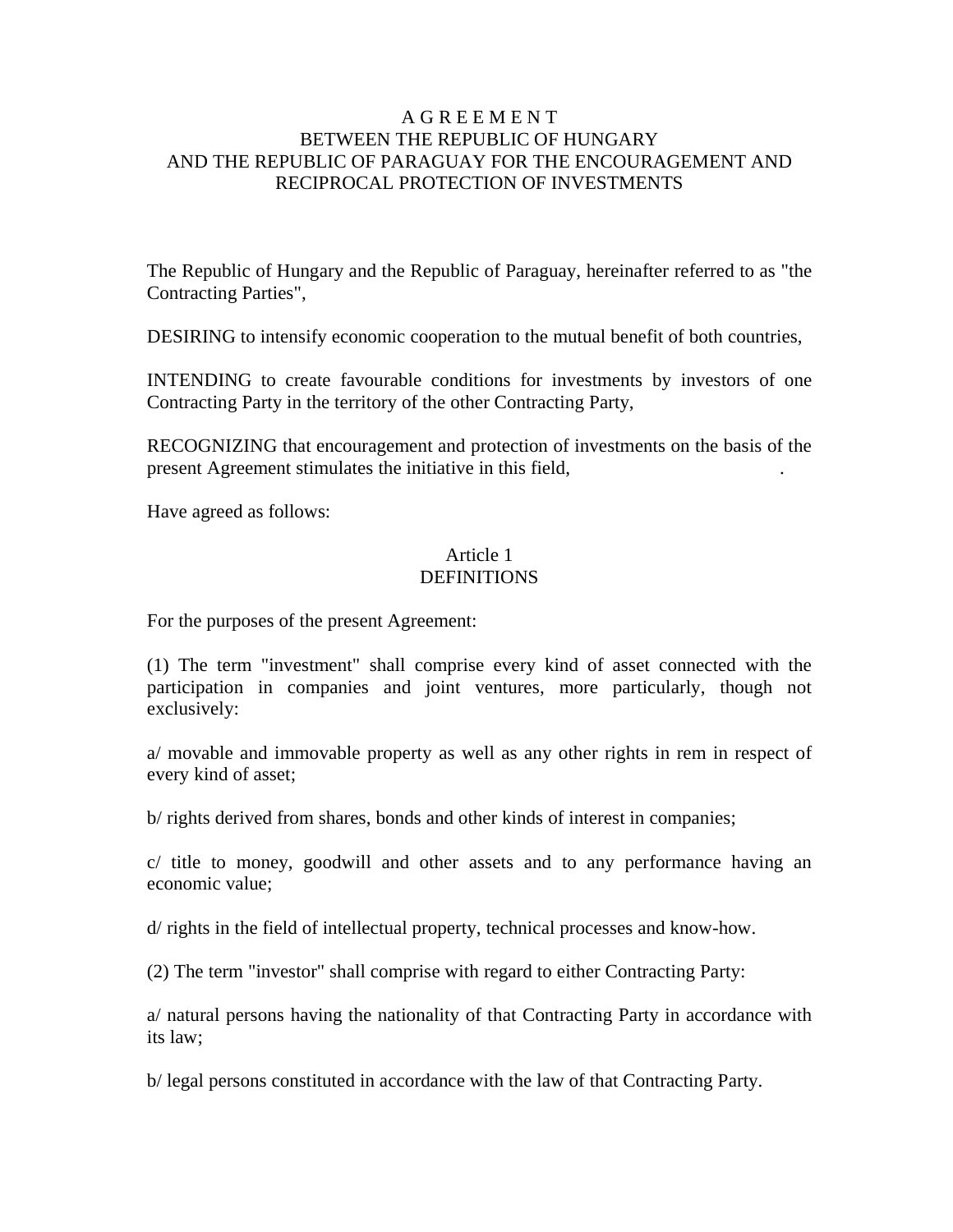(3) The provisions of this Agreement shall not apply to the investments made by natural persons who are nationals of one Contracting Party in the territory of the other Contracting Party if such persons have, at the time of the investment, their domicile or centre of economic interests in the latter Contracting Party for more than two years, unless it is proved that the investment was admitted into its territory from abroad.

### Article 2 PROMOTION OF INVESTMENTS

(1) Each Contracting Party shall promote in its territory investments by investors of the other Contracting Party and shall admit such investments in accordance with its laws and regulations.

(2) The present Agreement shall apply to investments made by investors of either Contracting Party in conformity with the laws and regulations of the other Contracting Party in its territory from 1 January, 1973.

(3) The present Agreement shall in no event be applicable to divergencies or disputes which have arisen prior to its entry into force.

# Article 3

## PROTECTION OF INVESTMENTS

(1) Each Contracting Party shall ensure fair and equitable treatment to the investments of investors of the other Contracting Party and shall not impair, by unreasonable or discriminatory measures, the operation, management, maintenance, use, enjoyment or disposal thereof by those investors.

(2) More particularly, each Contracting Party shall accord to such investments full security and protection which in any case shall not be less favourable than that accorded to investments by investors of any third States.

(3) If a Contracting Party has accorded special advantages to investors of any third State by virtue of agreements establishing customs unions, economic unions or similar institutions, or on the basis of interim agreements leading to such unions or institutions, that Contracting Party shall not be obliged to accord such advantages to investors of the other Contracting Party.

(4) The treatment granted under the present Article shall not extend to taxes, fees, charges and to fiscal deductions and exemptions granted by either Contracting Party to investors of third States by virtue of a double taxation agreement or other agreements regarding matters of taxation, or on the basis of reciprocity with a third State.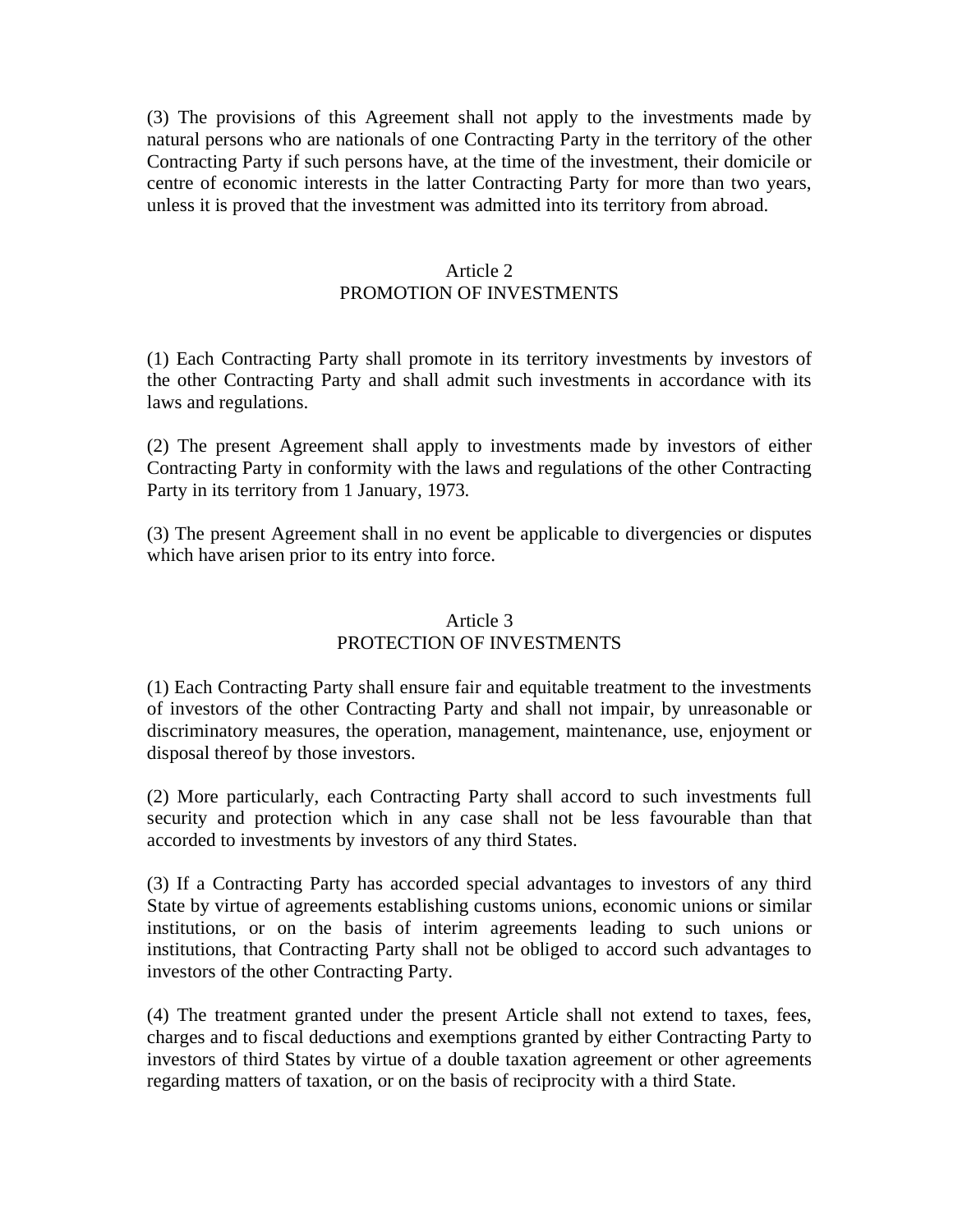#### Article 4 EXPROPRIATION AND COMPENSATION

(1) Neither Contracting Party shall take any measures depriving, directly or indirectly, investors of the other Contracting Party-of their investments unless the following conditions are complied with:

a/ the measures are taken under reasons of necessity or in the public or social interest and under due process of law;

b/ the measures are not discriminatory or contrary to any undertaking which the former Contracting Party may have given;

c/ the measures are accompanied by provisions for the payment of just compensation. Such compensation shall be paid and made transferable without undue delay.

(2) Investors of either Contracting Party whose investments suffer losses in the territory of the other Contracting Party owing to war or other armed conflict, state of emergency, revolt or riot, shall be accorded treatment no less favourable by such Contracting Party than that Party accords to investors of any third State as regards restitution, indemnification, compensation or other valuable consideration. Such payments shall be freely transferable between the Contracting Parties.

### Article 5 TRANSFERS

(1) The Contracting Parties shall guarantee the transfer of payments related to an investment. The transfers shall be made in a freely convertible currency, without undue restriction and delay.

Such transfers include particular, though not exclusively:

- a/ capital and additional amounts to maintain or increase the investment;
- b/ profits, interest, dividends and other current income;
- c/ funds in repayment of loans;
- d/ royalties or fees;
- e/ proceeds from sale or liquidation of the investment.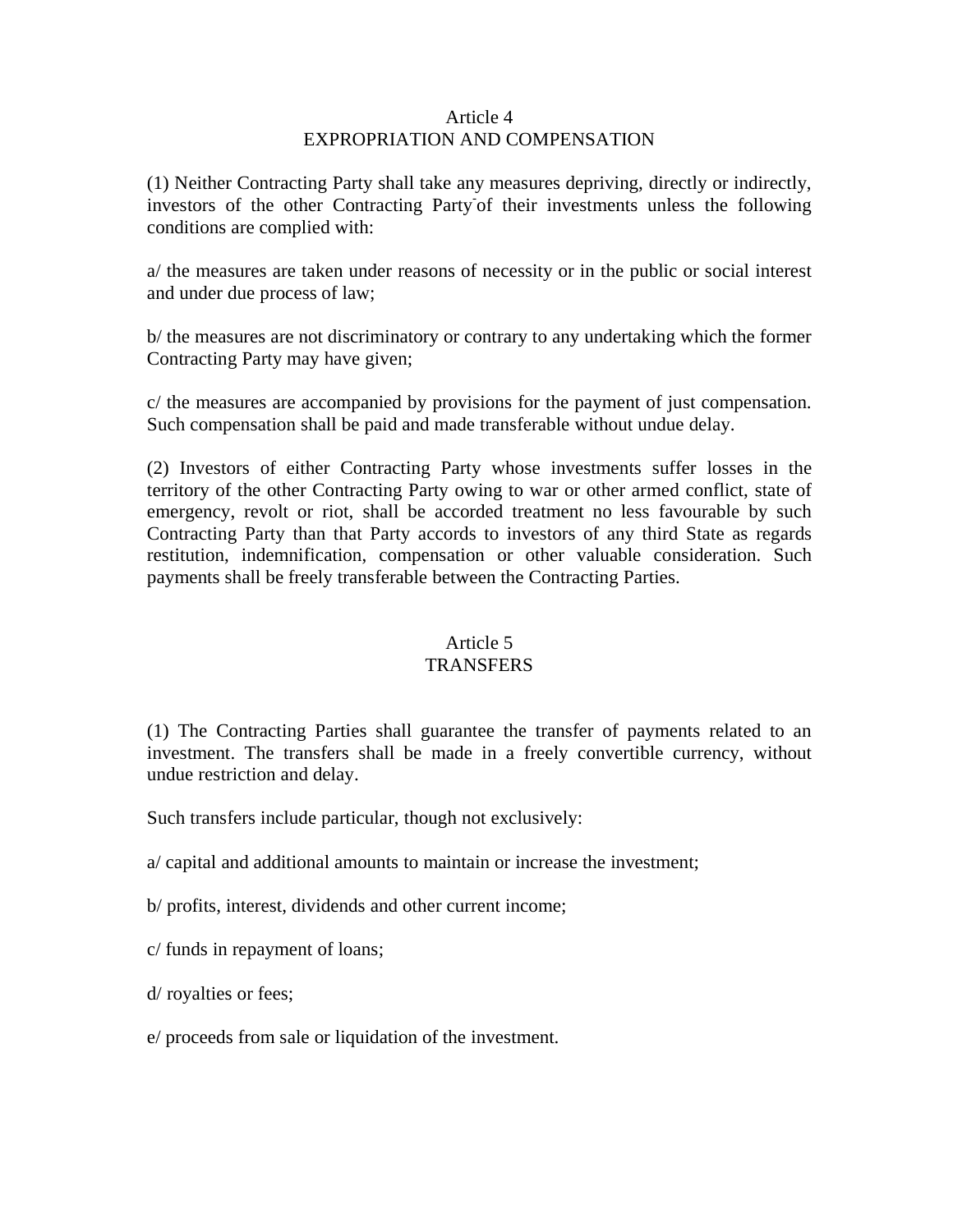### Article 6 SUBROGATION

If the investments of an investor of one Contracting Party are insured against noncommercial risks under a system established by law, any subrogation of the insurer or re-insurer into the rights of the said investor pursuant to the terms of such insurance shall be recognized by the other Contracting Party.

#### Article 7

### APPLICATION OF OTHER RULES

If the provisions of law of either Contracting Party or obligations under international law existing at present or established hereafter between the Contracting Parties in addition to the present Agreement contain rules, whether general or specific, entitling investments by investors of the other Contracting Party to a treatment more favourable than is provided for by the present Agreement, such regulation shall to the extent that it is more favourable, prevail over the present Agreement.

### Article 8 CONSULTATIONS

Either Contracting Party may propose the other Contracting Party to consult on any matter affecting the operation of the present agreement. The other Contracting Party shall accord sympathetic consideration to and shall afford adequate opportunity for such consultation.

#### Article 9

### SETTLEMENT OF DISPUTES BETWEEN THE CONTRACTING PARTIES

(1) Any dispute between the Contracting Parties concerning the interpretation or application of the present Agreement shall, as far as possible, be settled by the Governments of the two Contracting States.

(2) If the dispute cannot thus be settled within six months from the beginning of the negotiations, it shall upon the request of either Contracting Party be submitted to an arbitral tribunal.

(3) The arbitral tribunal shall be constituted as follows: Within two months of the receipt of the request for arbitration each Contracting Party shall appoint one arbitrator and these two arbitrators shall agree upon a national of a third State as chairman. The arbitrators shall be appointed within three months, the chairman within five months from the date on which either Contracting Party has informed the other Contracting Party that it intends to submit the dispute to an arbitral tribunal.

(4) If one of the Contracting Parties fails to appoint its arbitrator and has not proceeded to do so within the specified period, the other Contracting Party may invite the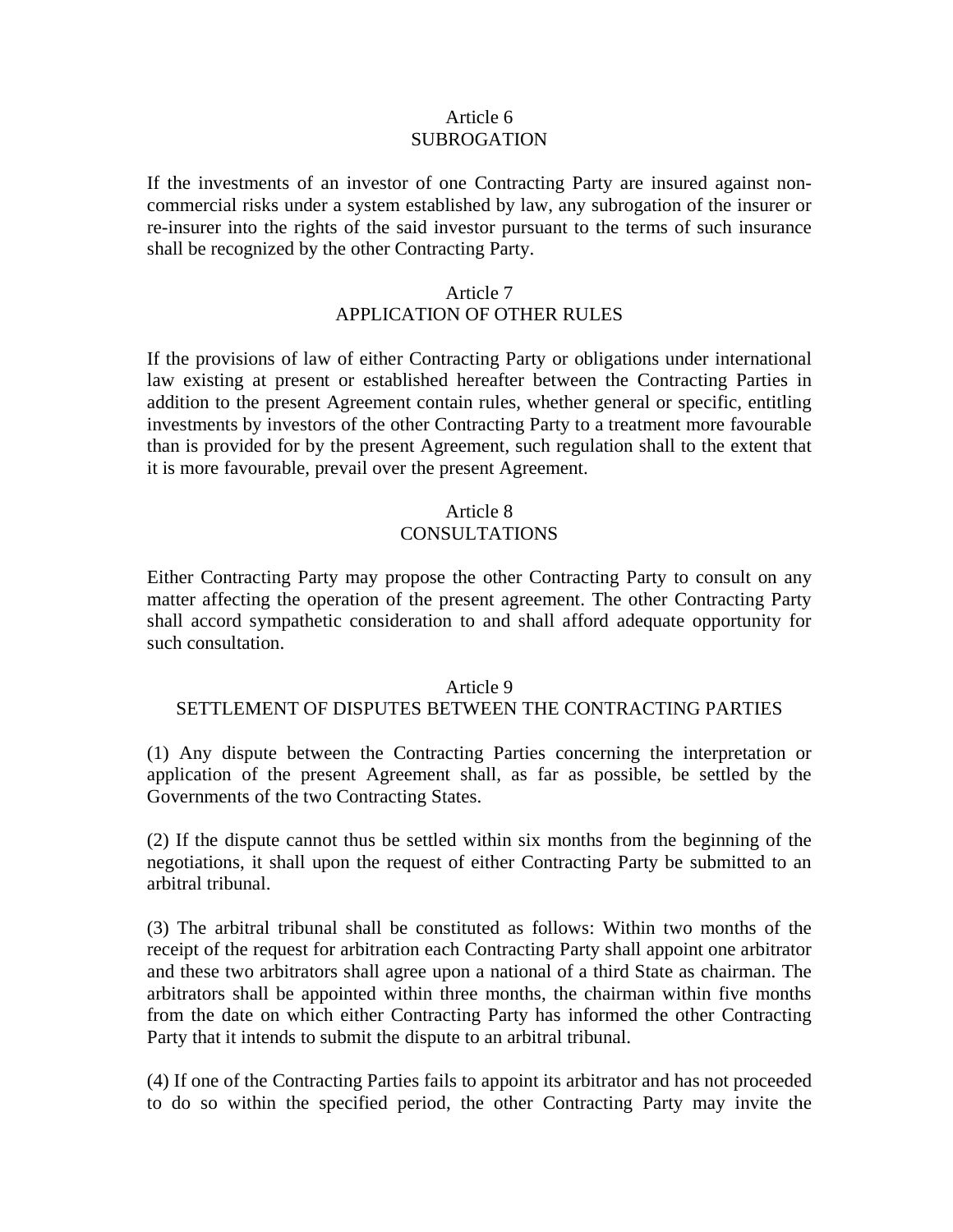Secretary General of the United Nations to make the necessary appointment. If the two arbitrators are unable to reach an agreement in the specified period, on the choice of the third arbitrator, either Party may invite the Secretary General of the United Nations to make the necessary appointment.

(5) Unless the Parties decide otherwise, the tribunal shall determine its own procedure.

(6) The tribunal shall reach its decision by a majority of votes. Such decision shall be final and binding on the Parties.

(7) Each Contracting Party shall bear the cost of the arbitrator appointed by itself and of its representation. The cost of the chairman as well as the other costs will be borne in equal parts by the Contracting Parties.

#### Article 10

### SETTLEMENT OF DISPUTES BETWEEN AN INVESTOR AND THE HOST CONTRACTING PARTY

(1) Disputes between either Contracting Party and an investor of one Contracting Party concerning an investment made by an investor of a Contracting Party in the territory of the other Contracting Party shall as far as possible be settled amicably between the parties concerned.

(2) If such disputes cannot thus be settled within six months from the date either party requested amicable settlement, the dispute shall, at the request of one of the parties concerned, be submitted to the competent tribunal of the Contracting Party in the territory of which the investment has been made.

If the judgement were not passed within a period of eighteen months, the investor concerned and the Contracting Party in the territory of which the investment has been made, shall, upon agreement, submit the dispute to an arbitral tribunal.

(3) If the dispute concerning expropriation or nationalization cannot be settled within a period of eighteen months from the date on which the dispute was submitted to the competent tribunal of the Contracting Party in the territory of which the investment has been made, the investor concerned may resort to an arbitral tribunal.

(4) The arbitral tribunal mentioned in paragraphs (2) and (3) of this Article shall be set up for each case and will be competent to settle the dispute.

The provisions of Article 9, paragraphs 3-7, shall be applied mutatis mutandis. Nevertheless, the President of the Arbitral Tribunal of the International Chamber of Commerce in Paris shall be invited to make the necessary appointments.

(5) No Contracting Party shall give diplomatic protection, or bring international claim, in respect of a dispute which one of its investors and the other Contracting Party have submitted to the competent tribunal of the Contracting Party in the territory of which the investment has been made or to an arbitral tribunal, provided for in this Article,